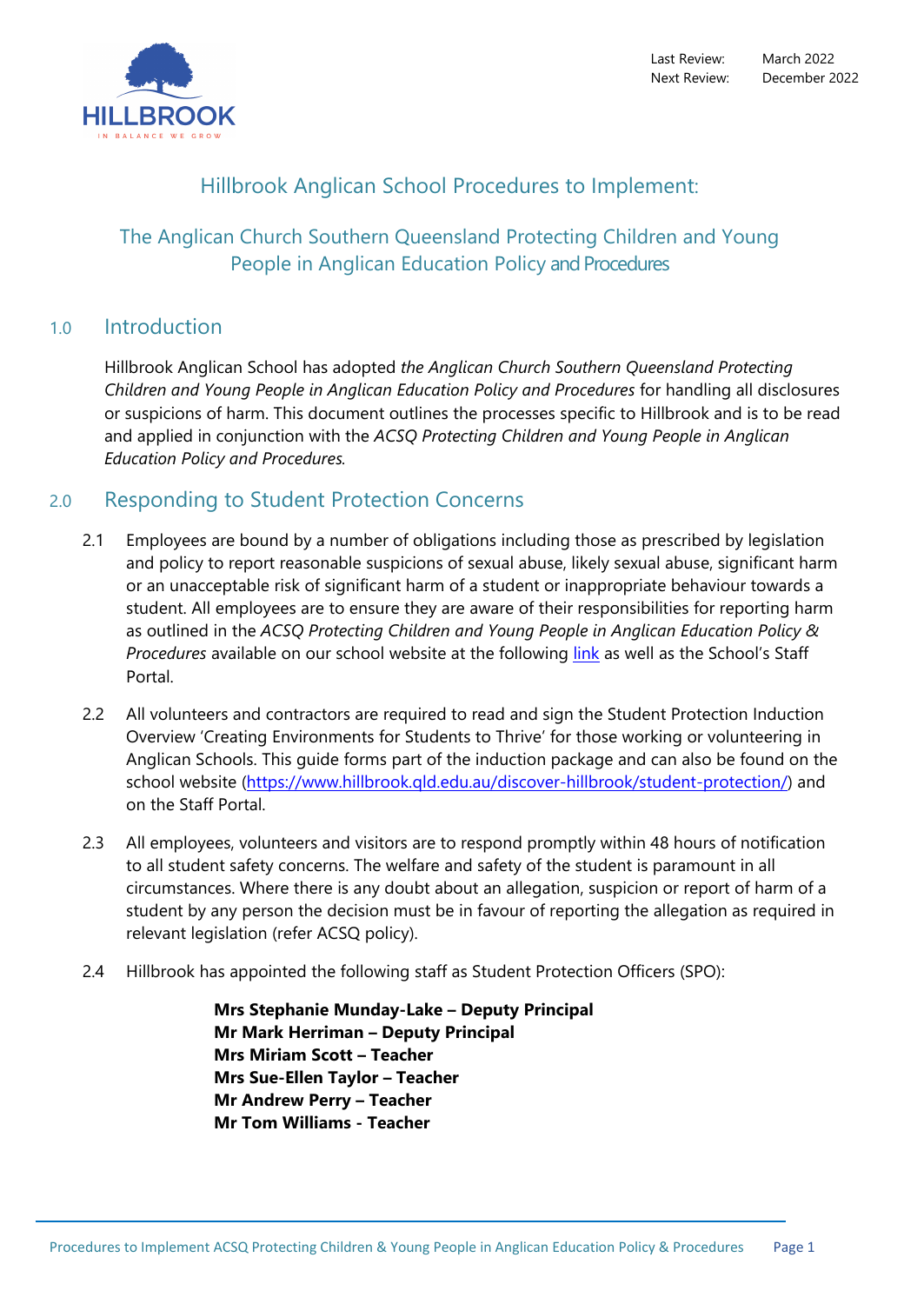- 2.5 Students and parents who have concerns or information relating to the safety of one of our students are encouraged to report the information to a SPO or the Principal. Students can also report concerns to any trusted adult at Hillbrook.
- 2.6 Employees and volunteers are encouraged to speak to a SPO about any concerns and course of action. The SPO, if required, will consult the Child Protection Guide – Qld (the Guide). The Guide can be accessed via the link provided in Staff Policies – Student Protection at the Staff Portal or at the following [link.](https://www.cyjma.qld.gov.au/about-us/our-department/partners/child-family/our-government-partners/queensland-child-protection-guide#:%7E:text=The%20Child%20Protection%20Guide%20is,to%20a%20family%20support%20service.) The Child Protection Guide should be considered a tool for assistance prior to making a formal report or referral. It provides recommendations, which are only to be considered with all of the available information, knowledge and experience held by the SPO.

Information about Student Protection concerns will be kept confidential, however it is allowable under the *Child Protection Act* 1999 to consult with another employee working within the School to assist in responding to reasonable suspicions of harm or unacceptable risk of harm of a student.

2.7 Employees should consult the *ACSQ Protecting Children and Young People in Anglican Education Guidelines and Procedures* to assist in responding to allegations of abuse and harm. The information contained in this document is comprehensive providing a clear central resource to assist in becoming aware, vigilant and confident in responses to Student Protection issues. It has been designed for use by Student Protection Officers, Principals, teachers and school staff as an initial point of reference and understanding of the complex issues, legislation and obligations surrounding Student Protection. Compliance with these Procedures is mandatory. The Guidelines and Procedures are available in the Staff Policies – Student Protection section in the Staff Portal.

## 3.0 Reporting Processes

- 3.1 The following information provides details about how to make a report of suspected harm, unacceptable risk of harm of a student and/or inappropriate behaviour or a matter of concern. The **Protection Form** is to be completed by the staff member who is made aware of the abuse or likely abuse with the guidance and assistance of a SPO or the Principal. Reports are given immediately to the Principal and if required, a report is made to the required State authority. The Principal must always be consulted and/or informed before a matter is reported. In the circumstance where the matter involves the Principal, the Chair of the School Board is to be informed and consulted.
- 3.2 All completed **Protection Forms** are to be added to the Student Protection Register of Reports, given a reference number, sealed and placed in the designated secure cabinet.
- 3.3 The **Protection Form** is to be electronically completed with all available detail in order to assist the relevant State authority with their assessment and investigation.
- 3.4 The **Protection Form** is accessible via Staff Policies Student Protection on the Staff Portal. A list of Key Contacts is also available for reference.

#### 3.5 *Protection Form for Reporting of All Concerns*

The **Protection Form** is to be completed when reporting any of the following identified alleged incidents: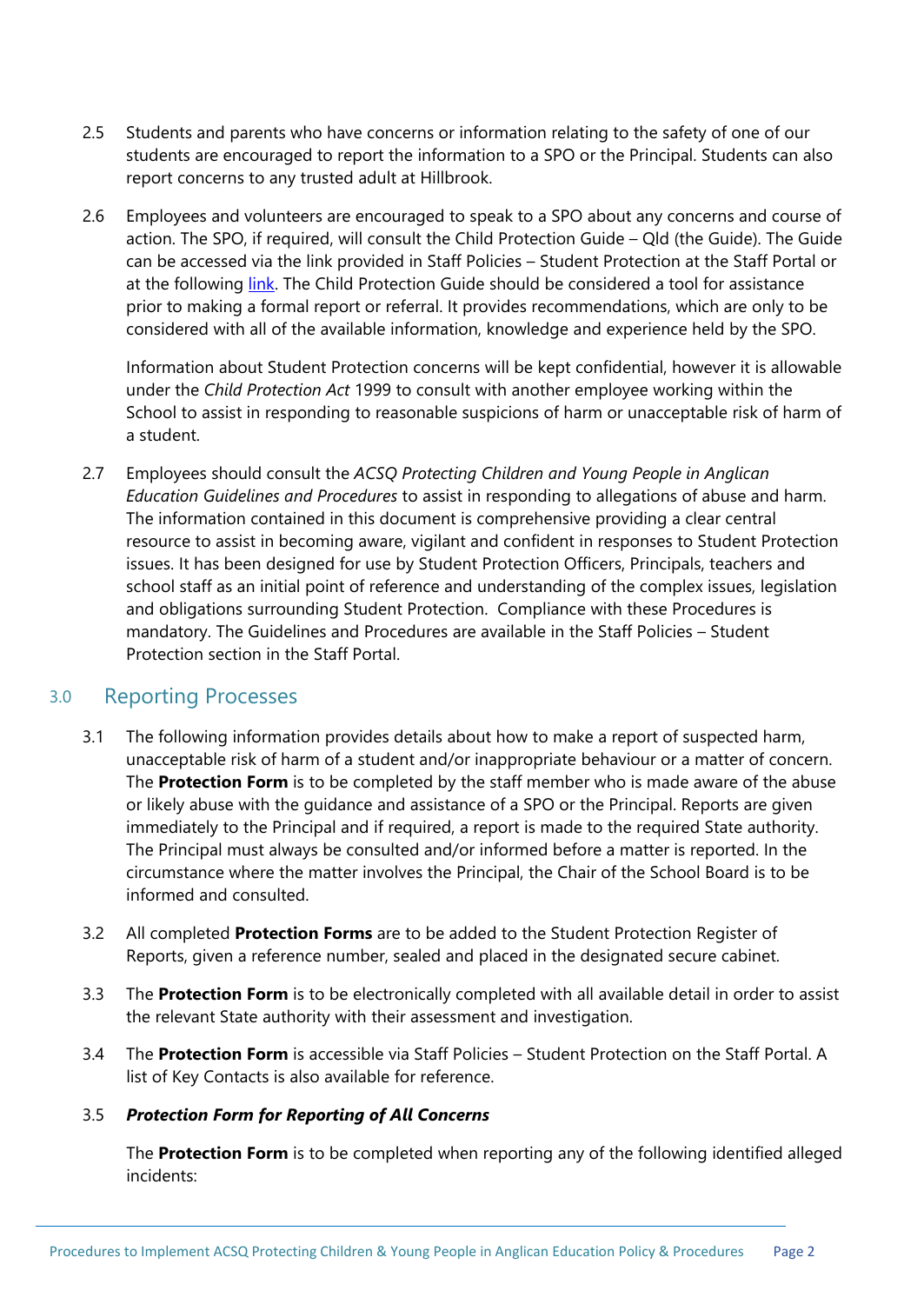- Suspected sexual abuse or likely sexual abuse of a child or young person
- Concern relating to inappropriate behaviour of a staff member or volunteer
- Harm concern is identified.

All concerns that are reported to a Student Protection Officer or the Principal are to be recorded on the **Protection Form**.

The **Protection Form** is also required to be completed if the matter meets the definition of concern: *Information of whatever nature and from whatever source, that leads to a reasonable suspicion of circumstances that may have posed, or continues to pose, a risk to the physical or psychological safety of a child or young person.* Where matters are not required to be reported to a statutory authority it is still necessary for the relevant sections of the **Protection Form** to be completed. This form is to provide a record that reflects and supports the decision-making process and is to be completed by the staff member who first identifies, or otherwise receives, the concerns.

#### 3.6 *Reporting Suspected Sexual Abuse or Likely Sexual Abuse*

If a child or young person has been or is likely to be sexually abused, the process set out in the *ACSQ Protecting Children and Young People in Anglican Education Procedures* must be followed and the **Protection Form** must be completed. This form is to be provided to the Principal who is responsible for immediately reporting the matter to the Police. If the matter relates to a child who may be in need of protection refer to Clause 3.6 of this Policy. The Principal must ensure the Chair of the School Board is immediately informed of the report.

#### 3.7 *e-Report Form: Report to Child Safety Services*

Use this Form to report suspected harm or unacceptable risk of harm of a student by another person where the circumstance meets the threshold for reporting to Child Safety. That is, when a reasonable and honest suspicion has been formed that a child has suffered, is suffering or is at risk of suffering significant harm and may not have a parent able and willing to protect the child from harm. Refer to the online Child Protection Guide to assist with decision-making at this [link.](https://secure.communities.qld.gov.au/cpguide/engine.aspx) A copy of the report to Child Safety is to be retained with a copy of the **Protection Form** in a secure location.

#### 3.8 *Reporting Inappropriate Behaviour*

The **Protection Form** must be completed to report an allegation or incident involving a staff member or volunteer. This form is to be completed electronically and emailed to the Principal. The Principal will email a copy to the Chair or delegate of the School Board. Following an investigation, the incident is added to the Student Protection Register of Reports and the report is sealed and placed in a specifically designated file. A reference note is then added to the staff member's personnel file with the Register of Report file number only.

#### 3.8 *Harm Concern Advice*

This is an internal matter and the **Protection Form** can be completed by a staff member when a concern of harm is identified or if there is a suspicion of harm and the concern is discussed with a Student Protection Officer. The completed form is to be provided to the Student Protection Officer and placed in the secure and confidential cabinet.

#### 3.9 *e-Referral Form – Family and Child Connect (FaCC)*

This Form is used to refer matters to a Family and Child Connect service (FaCC). Where the